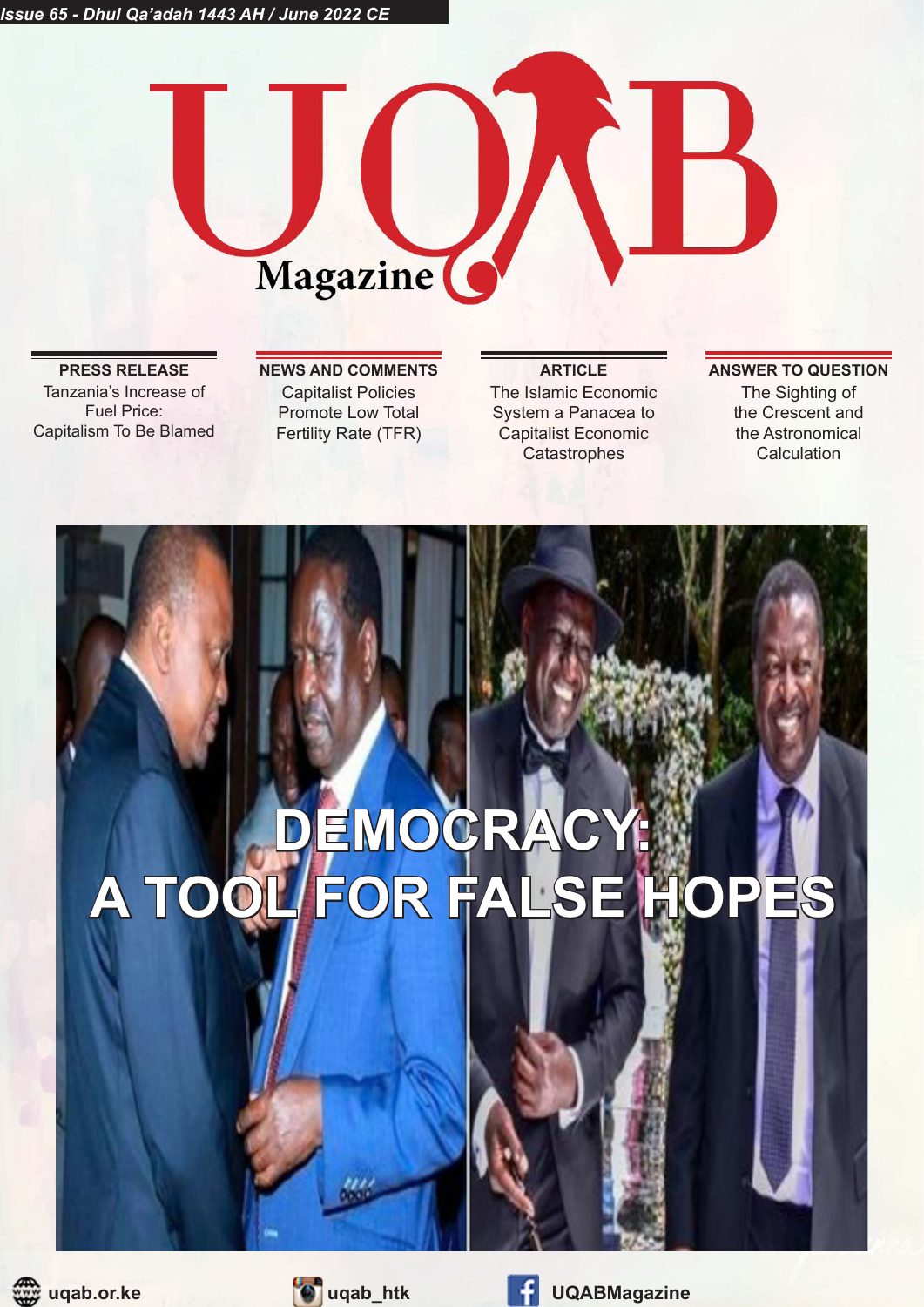

**Press Release**

# **TANZANIA'S INCREASE OF FUEL PRICE: CAPITALISM TO BE BLAMED**

Recent increase of fuel prices in Tanzania has brought further hash and a worse economic situation motivating more trend of 3.8 percent in inflation (in April 2022) in almost everything including fares for commuter buses within the cities and long-distance buses and rising prices of vital goods leading to rise cost of living and economic difficulties especially among the majority, the ordinary poor people.

The government impacted the situation to the Russia-Ukraine conflict which is hitting global economies resulted from the rising global oil prices which has also affected Tanzania. President Samia Suluhu Hassan said in mid-March 2022: "...This is not the leader's issue, it is the state of the world" ... "all goods will rise in price, all fares will rise, everything it will go up in price" (The East African 14/03/2022).

The issue of petroleum products supply in Tanzania has been conducted through a Bulk Procurement System (BPS) since 2011, under which purchases of petroleum products are made from a pool of imports obtained from few selected suppliers.

Furthermore, the government imposed many taxes in fuel importation process which amounted up to Tsh 920 per litre of petrol, Tsh 800.13 per litre of diesel and Tsh 745.77 per litre of kerosene. The taxes and levies include wharfage, customs processing fees, Weight and Measurement Agency - WMA fees, Tanzania Bureau of Standards (TBS) charge, The Tanzania Shipping Agencies Corporation (TASAC) fees, regulatory levy, service levy, Tanzania National Roads Agency (TANROADS) fees, Tanzania Rural and Urban Roads Agency-TARURA fees, etc.

The government confirmed on 10/05/2022 to pump the subsidy of Tsh 100 billion as a rescue package which means nothing serious would change the course, since the subsidy of Tsh 102 billion last year (October 2021) led only to decrease in price by Tsh 29.38 for petrol, Tsh 30.05 for diesel and Tsh 26.99 for kerosene per litre in which some 3.8 billion litres of petrol, diesel and kerosene were consumed in Tanzania in 2021. Thus, if it didn't work last year, it won't work this year either, and in the long run the same problem will happen again and again from the following reasons:

a. Capitalist economic policy of privation of fuel production:

Capitalism unlike Islam, allow fuel and its extraction as private property that can be owned by individuals, private firms and companies. As a result, this oppressive capitalist economic policy with its multinational companies globally deprives the public of their properties into the hand of a few individuals in the name of privatization and investment leaving the world and general public suffering from severe poverty in spite of world having massive public wealth.

b. Issue of US Dollar dominance:

Global economic injustice in international trade is linked with the currency of a single state that erode the issue of sovereignty. World especial developing ones suffers economic instability and misery such as inflation perpetuated from the shackling of US Dollar currency today.

c. Existence of bureaucracy of the few to import petroleum products:

This scenario offers capitalists companies an upper hand in the whole dealings encourages bribes among administration departments leading to companies full and control in this sector and resulted into lack and scarcity of oil several times.

*Cont... page 3*

**Issue #65 Email: info@uqab.or.ke**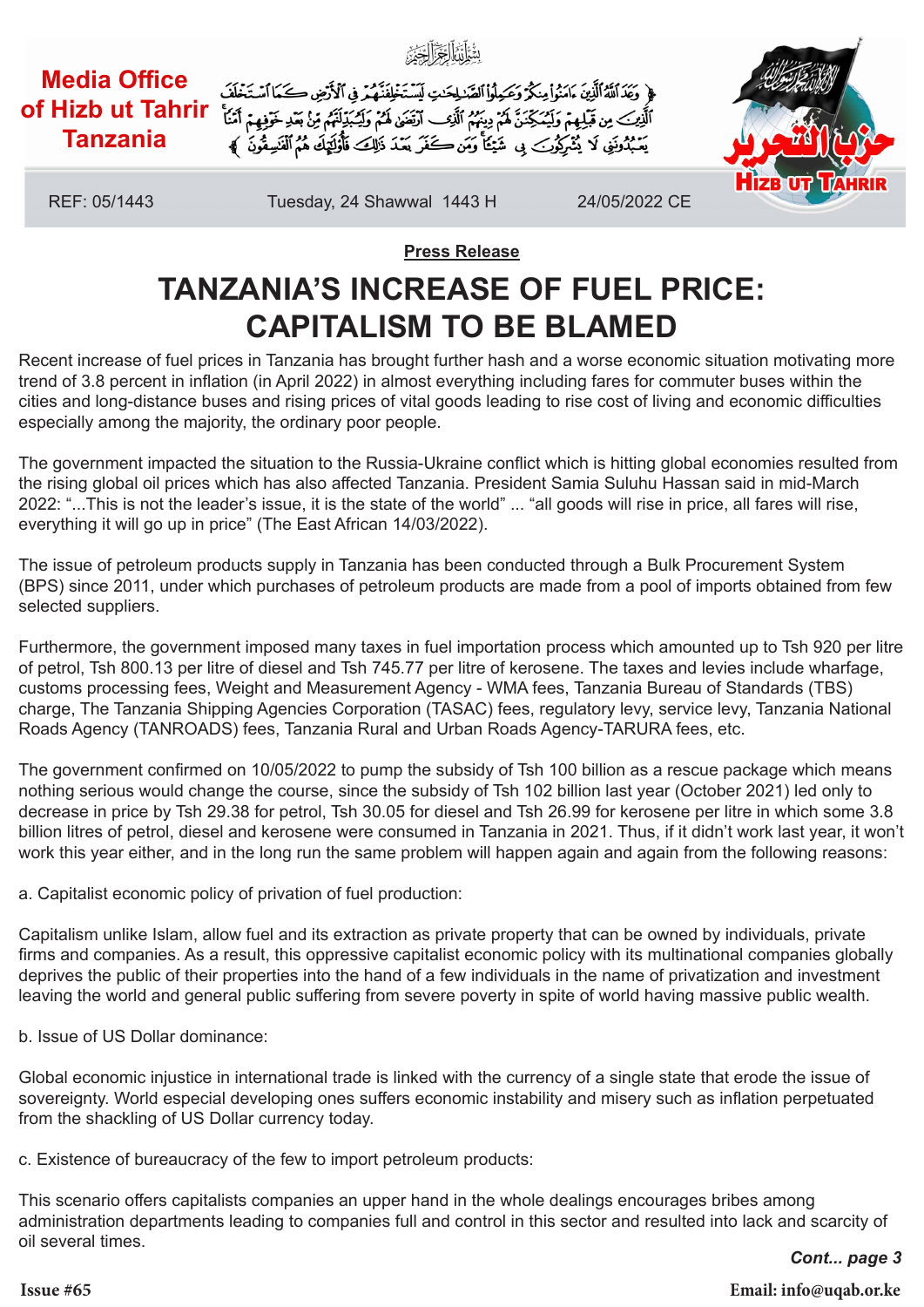d. Existence of many taxes and administrative levies as a source of revenue:

In spite of developing nations having massive wealth including natural resources and minerals, for instance Tanzania estimated with gold reserves of about 45 million ounces (1,275 tonnes), has become the third-largest gold producer in Africa, after South Africa and Ghana, yet in absence of enlightened ideology (Islam), and existence of Western capitalist exploitation failed to utilize them to the extent that the only solution to gain government's revenue is introduction of new forms of taxes which bring more hardship to the majority poor.

All above challenges merely caused by capitalist ideology forcing developing nations including Tanzania and its people in desperation and economic shackle of the West. It is vividly clear that humankind needs a just and fair ideology which is Islam, via its Khilafah (Caliphate) state would totally liberate humankind from evil, brutal and exploitative economy to true prosperity of this world and Hereafter.

### **Masoud Msellem**

### **Media Representative of Hizb ut Tahrir in Tanzania**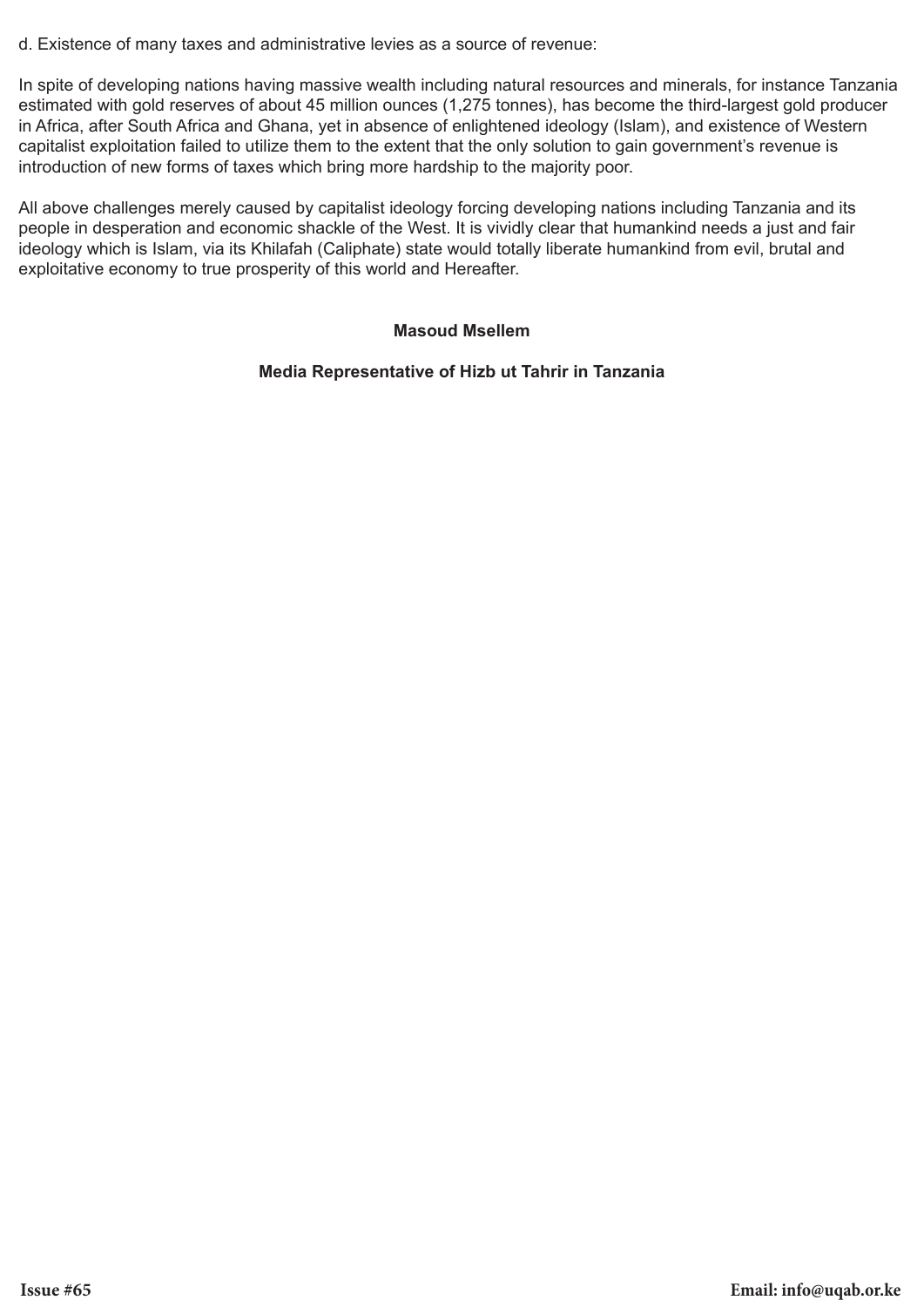

### **Press Release**

# **Democracy: A Tool for False Hopes**

With days to the general poll on August 9, 2022, the main contest is between the Deputy President William Samoe Ruto who leads the Kenya Kwanza alliance and former Prime Minister Raila Odinga of Azimio la Umoja. The two contesters and their henchmen are campaigning in every corner of the country promising the electorates of bringing reforms and improving their livelihood.

With new political brandings of 'Azimio la Umoja and Kenya Kwanza, unleashing their political ambitions by raising false hopes among the electorates is a true manifestation of the cunning face of Democracy. These new political formations are built on selfish driven interests that are portrayed as common good for the people.

With the country immensely divided into tribal and regional lines which indeed is a democratic necessity since in any election, numbers are the only key determinant to achieve the reins of power. Unfortunately, important decisions that make or break real people's lives are being pushed to the rear to make way for the selfish political interests. Whatever the election outcome the common man will still be languishing in uncertain livelihood.

We say these elections reveal the façade of Democratic fallacy by giving false hopes in confining progress, reform and the future in the ballot box. Indeed the failures of the system are plain and clear for all to see. Democracy is the best system ever money can buy where all are politicians are on the political market to be bought by the highest bidder.

In contrary, Islam did not leave people's lives to be toyed with and easily manipulated by the greedy elite who only preach democracy as a way to keep people in-line with their selfish plan.Allah (swt) sent His final Messenger (saw) with the true Islamic way of life that does not lie to the people offering them only pseudo-accountability and participation in politics. But, rather Islam has ordained the management of people's affairs as a great and divine responsibility to achieve Allah's pleasure.

> **Shabani Mwalimu Media Representative of Hizb ut Tahrir in Kenya**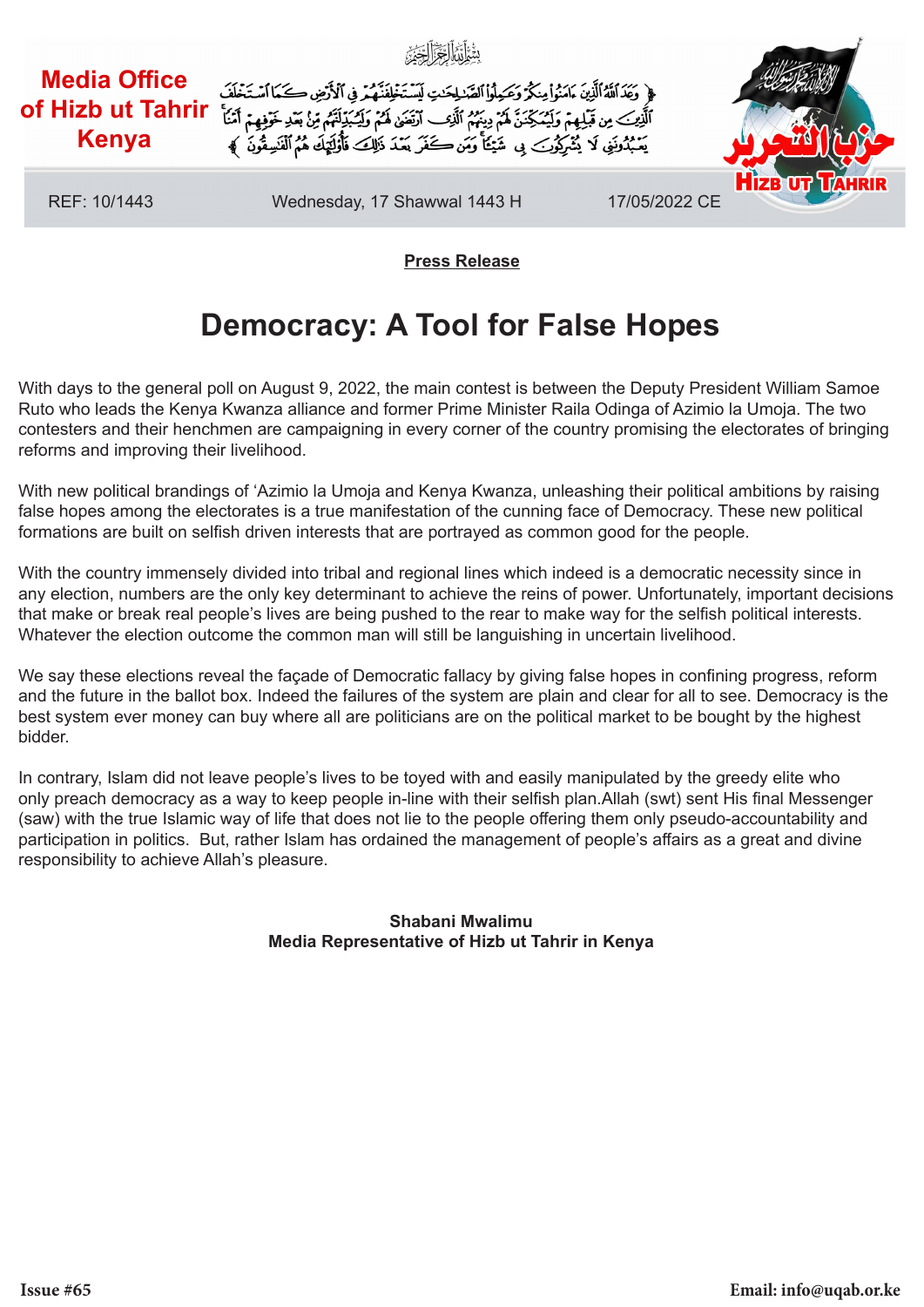# **NEWS & COMMENTS Capitalist Policies Promote Low Total Fertility Rate (TFR)**

### **News:**

Kenya: Mandera County leads with the highest fertility rate of 8, followed by Marsabit County at 7, Wajir at 6.7, Turkana at 6.4, West Pokot at 5.6, Samburu at 4.9 percent. On the other hand, Nairobi County leads with the lowest fertility rate of 2.5, followed by Nyamira, Kirinyaga and Kiambu Counties all three each at 2.7, Makueni at 2.8, Meru, Tharaka-Nithi, Embu and Mombasa and Nyeri Counties all five each at 2.9. That is according to the latest Economic Survey for 2022 conducted by the Kenya National Bureau of Statistics. In addition, the survey stated that the TFR at the national level declined from 4.8 births in 2009 to 3.4 births in 2019. (The Star, Friday, 6 May, 2022).

### **Comment:**

This latest survey is just a drop in the ocean in comparison to the global statistics. The global TFR statistics of 2022 paint a grim picture of social collapse and deeply entrenched social decadence as a result of the implementation of contemptible capitalist policies. Catastrophic lower TFR is experienced in most countries from Europe and East Asia. Some of the said nations are South Korea its TFR is at 1, Hong Kong and Singapore each at 1.1, Macau and Malta each at 1.2, Italy, Spain, Ukraine, Moldova, Bosnia and Herzegovina, Cyprus and Andorra each at 1.3, Japan, Greece and Portugal at 1.4 etc. (World Population Review, 2022).

Earlier in July 10, 2020, the Population Reference Bureau (PRB) released the 2020 World Population Data Sheet report. Partly it stated that, "in 91 countries and territories—nearly 45% of the world's population—total fertility rates are below replacement level, the average number of children at which a population exactly replaces itself from one generation to the next in the absence of migration. And in 21 countries and territories, including several that have suffered devastating loss during the COVID-19 pandemic, people ages 65 and older account for at least 20% of the population."

Some of the capitalist policies noted for the cause in lower TFR are urbanisation, increased adoption for gender equality, increased number of women accessing contraception methods, women seeking education and employment opportunities across the world. On the other hand, the reasons mentioned for higher TFR is due to inadequate efforts by democratic regimes to fast-track policies that champion gender equality, women's access to contraception methods, education and employment opportunities amongst others.

The above reasons are true in relation to the fact that they are all extrapolated from the liberal value social system that prioritizes personal freedom. Furthermore, humanity's value in Capitalism is considered from the viewpoint of their economic productivity. Hence, it is unsurprising to witness immeasurable social decadence in the name of seeking women empowerment and general economic emancipation. The 21st century is considered the century of cut-throat competition between the gender for fewer career opportunities. Indeed, the opportunities are fewer as a result of the existing monopolization of the world's resources (wealth) by a few capitalists via their conglomerates that have captured and micro-manage all the democratic governments globally.

Today giving birth or having children is considered a socio-economic burden since most people prefer to live their life as if they are birds moving from one nest to another in the name of enjoying their unlimited personal freedom. Therefore, people engage in fornication with no worries for accountability as long as they mutually consented. Fallacious slogans have permeated the society such as 'my dress my choice, my body my choice, my womb my choice,' etc. Social chaos is the order of the day where if children are given birth, they are used for financial extortion! Family units are in ruins with children facing the social brunt!

It is imperative to note that there is NO nation throughout the world, that does not suffer from this lower TFR crisis. It is one of the major crises facing the nations irrespective of being from the so-called first, second or third world. In capitalism, women's value is based on their sexual utilization in economic production. That is contrary to Islam, where women are honoured with the role of nurturing generations of Islamic enlightened scholars, rulers and soldiers in the cause of Allah (swt) and His Prophet (saw). In the upcoming reestablished Khilafah (Caliphate) on the method of Prophethood, women's honour will be restored to their former glory as it were before the destruction of the Khilafah on 28 Rajab 1342 AH (3 March 1924 CE). InshaAllah

### **Written for the Central Media Office of Hizb ut Tahrir by**

**Ali Nassoro Ali Member of the Central Media Office of Hizb ut Tahrir**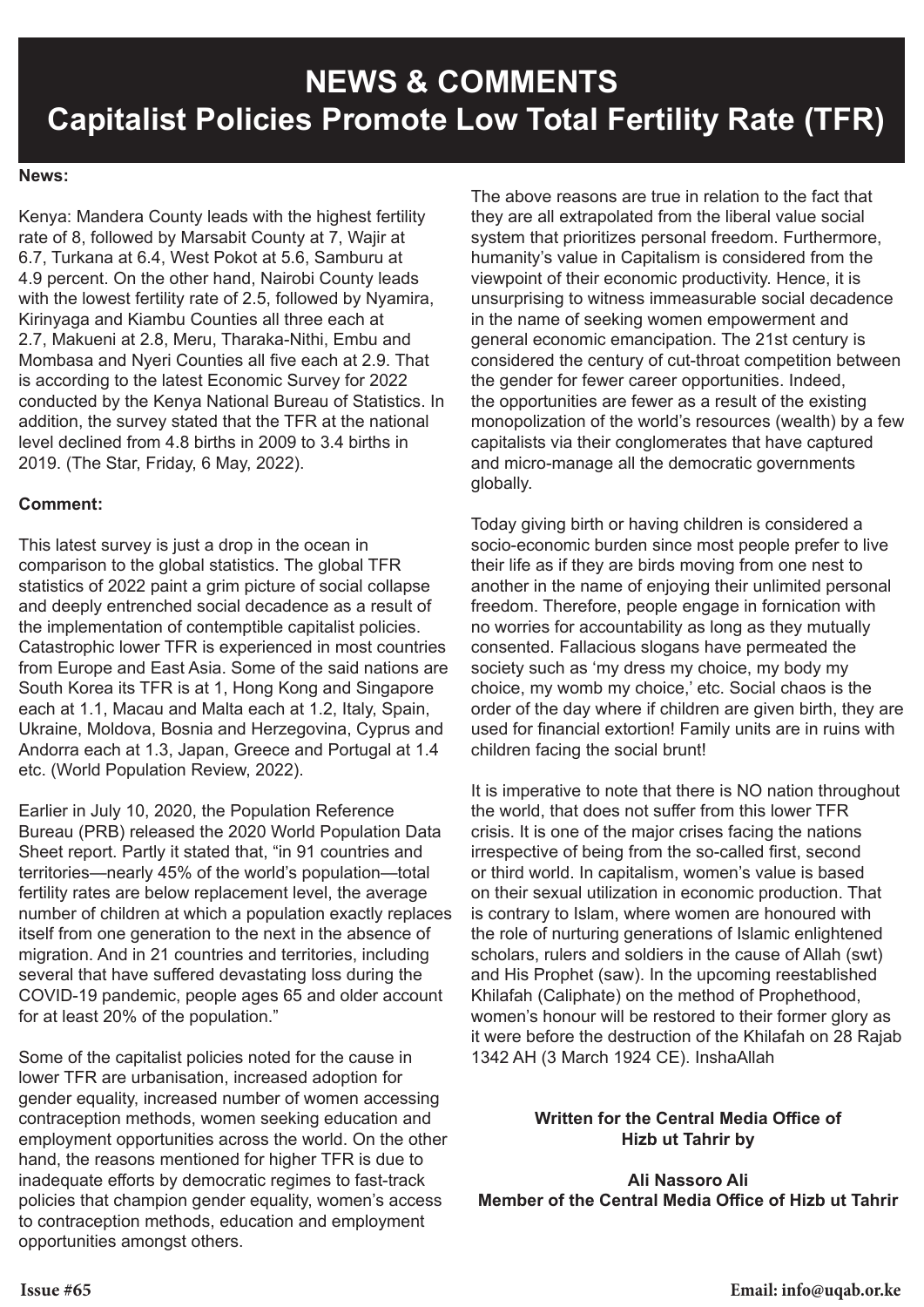# **The Islamic Economic System a Panacea to Capitalist Economic Catastrophes**

**Ali Nassoro Ali Member of the Central Media Office of Hizb ut Tahrir**

And We have" وَمَاۤ أَرۡسَلَٰٓنَـٰكَ إِلَّا رَحۡمَةُۚ لِّلۡعَـٰلَمِینَ :Allah (swt) said ֖֖֧֖֖֖֖֧֖֧֖֧֧֧֧֪֪֪֪֪֪֪֪֪֪֪֧֧֧֚֚֚֚֚֚֚֚֚֚֚֚֚֚֚֡֝֝֝֝֝֟֓֞֟֓֡֞֟֓֞֟֓֡֟֓֞֞֟֓֞֝֬֝֬֞֞֞֞֞֞֞֞֞֝֝֝֬֝֬֝֬<br>֧֧֪֪֪֪֪֪֪֪֪֪֪֪֪֪֪֪֪֪֪֜֝ ֧֖֖֖֚֚֚֚֚֚֚֚֚֚֝<br>֧֚֝<br>֧<u>֚</u> ِ not sent you, [O Muhammad], except as a mercy to the worlds. [21. Al-Anbiya: 107] Islam is an ideology i.e. a complete way of life emanating from the Creator of the universe, man and life, Allah (swt). Hence, Allah (swt) challenged mankind to recognize His presence by using his mind. It is via thinking that judgements and decisions can be made. Subsequently, actions are done as a result of the concepts emanating from the said thoughts. In additions, mankind's inherent organic needs and instincts require him to satisfy them based on what he adopts in terms of thought. Therefore, man's mentality (akliyya) and disposition (nafsiyya) together form his personality (shaksiyya). That means he can either have an Islamic personality or otherwise.

An Islamic personality is that which the thinking and the satisfaction is limited within the confines of the Islamic Shari'ah (Quran, Sunnah, Ijma' Sahaba and Qiyas). A Muslim with an Islamic personality is a slave to Allah (swt) i.e. he submits to His commandments and prohibitions. On the other hand, whoever does not have an Islamic personality will always be slave to his desires and possess a secular capitalist personality. That is the essence of the current reality today where people with no Islamic personality either Muslims or not have abrogated the supreme role of the Creator in legislation to themselves. They are now ruling and managing people's affairs based on their yearnings! In the process causing immeasurable catastrophes in all spheres of life by their adoption of the secular capitalist ideology and implementing its poisonous systems including but not limited to the capitalist economic system. A destructive system that continues to tighten economic nooses on people's lives and causing miseries and desperation across the world!

Every secular capitalist economist, politician and scholar is engaged in a rat-race of giving hope in tomorrow whose coming is not guaranteed! In other words, the economic system is irreparable broken and cannot be fixed. Since the root cause of its failure is the basis upon which it was founded. The capitalist economic system is premised on the fallacy of scarcity of resources unable to satisfy the unlimited needs of mankind! Anchored on such an incorrect principle it embarked on production of goods and services as a solution to its alleged problem! Hence, we are witnessing the exponential wealth accumulation by a few individuals and their respective entities while the masses are plunged in perpetual and inconceivable poverty. For instance, America that alleges to be the land of milk and honey, its citizens are homeless, hungry and unhealthy! What about the rest of the world?

*Cont... page 7* To make matters worse the capitalist economic system emboldens democratic regimes to perpetuate daylight robbery of citizens hard earned property. It achieves its evil aims via drafting and executing of draconian and oppressive taxation policies and laws that further burden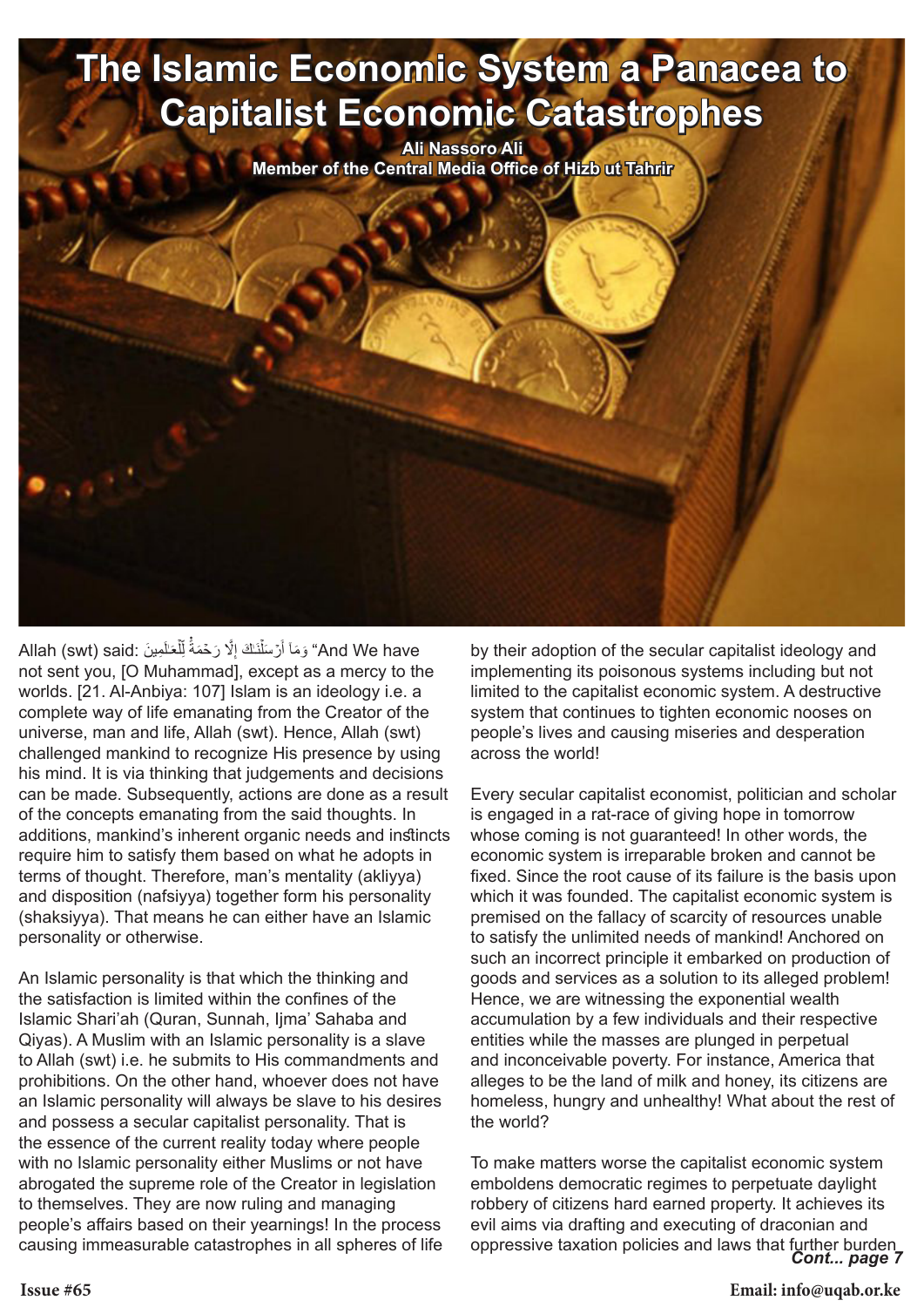the languishing citizens. In addition, the governments embark on white elephant projects funded by loans that incur punitive and exorbitant interests' payment plans. That is why the GDP of all secular capitalist nations is based on the productivity, profits and losses made by conglomerates and not the ability of the individual citizens in satisfying their basic needs and providing incentives for meeting luxurious needs!

Economies of secular capitalist nations across the world are just speculative! Yes, since their value is shackled to the dollar! In essence, their nominal value keeps depreciating as long as the confidence in the American hegemony keeps fading! No, wonder every blunder made by American companies is felt across the world via the ripples effect dichotomy! When America prints more papers (fiat money) and its economy and that of the rest of world shrinks and inflation peeks! All as a result of Bretton Woods Institutions, World Bank and International Monetary Fund policies! Two institutions that were setup in at a meeting of 43 countries in Bretton Woods, New Hampshire, USA in July 1994. Their main aim was to rebuild the shattered postwar global economy after the Second World War. They came about as a results of ideas of three key experts – US Treasury Secretary Henry Morganthau, his chief economic advisor Harry Dexter White and British economist John Maynard Keynes. An entire global economy pegged on three people whose minds are limited! Alas! Catastrophes continue unabated to-date! Bretton Woods Project

In contrary the Islamic economic system that emanates from Allah (swt). It is part of the perfection of the Islamic system that is implemented by the Islamic state of Khilafah. The Islamic system was implemented under the guardianship of Prophet Muhammad ibn Abdullah (saw) in Madinah as the President of the Islamic State. Then later followed by the Khulafaa (Caliphs) who numbered 101. For almost 13 centuries the Islamic state implemented the Islamic economic system. A system that is clearly explained by the above verse, stated at the beginning of this piece. It is a system of mercy not oppressive, ruthless or exploitative to the people implemented upon like what is being witnessed today across the world.

The Islamic economic system of Islam is founded upon the basis that the problem is in distribution of wealth and not scarcity of resources as alleged by the capitalist economic system. Allah (swt) said, **اءِ َ ِيَ ْغن َ ْي َن ْ ال ً ب َة َ ُك َون ُ دول َك ْي َ ل ي مْكُ نْ مِ" So that it will not be a perpetual distribution among the rich from among you."** [Al-Hashr: 7]. In addition, the Islamic economic system recognize that the needs of mankind are limited and not unlimited as claimed by the capitalist economic system. So, the Islamic economic system strives to solve the distribution of the resources to individuals and enable them to meet their basic needs i.e. clothing, food and shelter; societal needs i.e. education, security and health and provide

them with incentives to realize their luxurious needs. The following are some of the empirical evidences of the economic prosperity under the Khilafah when it was present before its destruction on 28 Rajab 1342 AH I 3 March 1924 CE:

**First:** It was during the era of the second Khalifah (Caliph), Umar ibn Khattab, the conquest of Persia was realized and huge amounts of treasure were seized as war booty and distributed to the Muslims and others used in the sustenance of the Khilafah crucial apparatus such as the army. The Khalifah himself used to ensure that citizens were fed from the Baitul-Mal. In other times, withdrawing policies that seem to be oppressing the citizens such as cutting of hands of thieves during the time or famine until it past. Furthermore, he ordered that old non-Muslim men unable to pay the Jizya to be waived from them and instead to be provided for from the Baitul-Mal. That is contrary to exploitative taxation mechanisms imposed by secular democratic regimes across the world, they do not care for the old or youth, men or women; what they see is just a human being is a factor of production!

**Second:** It was during the era of the Khalifah, Umar ibn Abdul Aziz, within a span of 2 years and 5 months, the Khilafah was able to see record numbers of non-Muslims converting to Islam due to the administration of Islam in all spheres of life and especially on the economic front. The Khalifah himself strived to lead by example by being steadfast in avoiding committing economic injustices to his citizens. In turn it led to a situation where there were no poor people to be given Zakat. However, the Zakat funds kept increasing with decreasing number of those deserving allocation.

**Third:** The era of the Abbasid Khilafah that begun on the mid-7th century to the mid-13th century. This is also known as the Islamic Golden Age. It is in this duration that Islam and Muslims flourish. The major contributor of this flourishment was expanding of knowledge as a result of the defeat of the Chinese Tang Dynasty by the Muslims in the Battle of Talas in 751 CE. The Muslims captured knowledgeable paper makers who taught the Muslims the craft of making paper. In turn it led to expansion of knowledge since paper mills became numerous and people could write and pass knowledge. At the same, the paper industry revolutionized the economy as the shcolars engaged in further astounding and breakthrough researches were conducted in the fields of medicine, mathematics etc. That led to furthering the economy of the Islamic state, the Khilafah.

The above three are just some of the highlights of the outcome of the Islamic economic system implemented under the Khilafah. The Khilafah will not rob its citizens their hard-earned money in the name of sustaining or running the State affairs. Since the Shari'ah has clearly laid out its sources of income and expenditure. Hence, doing away with the perennial annually budget making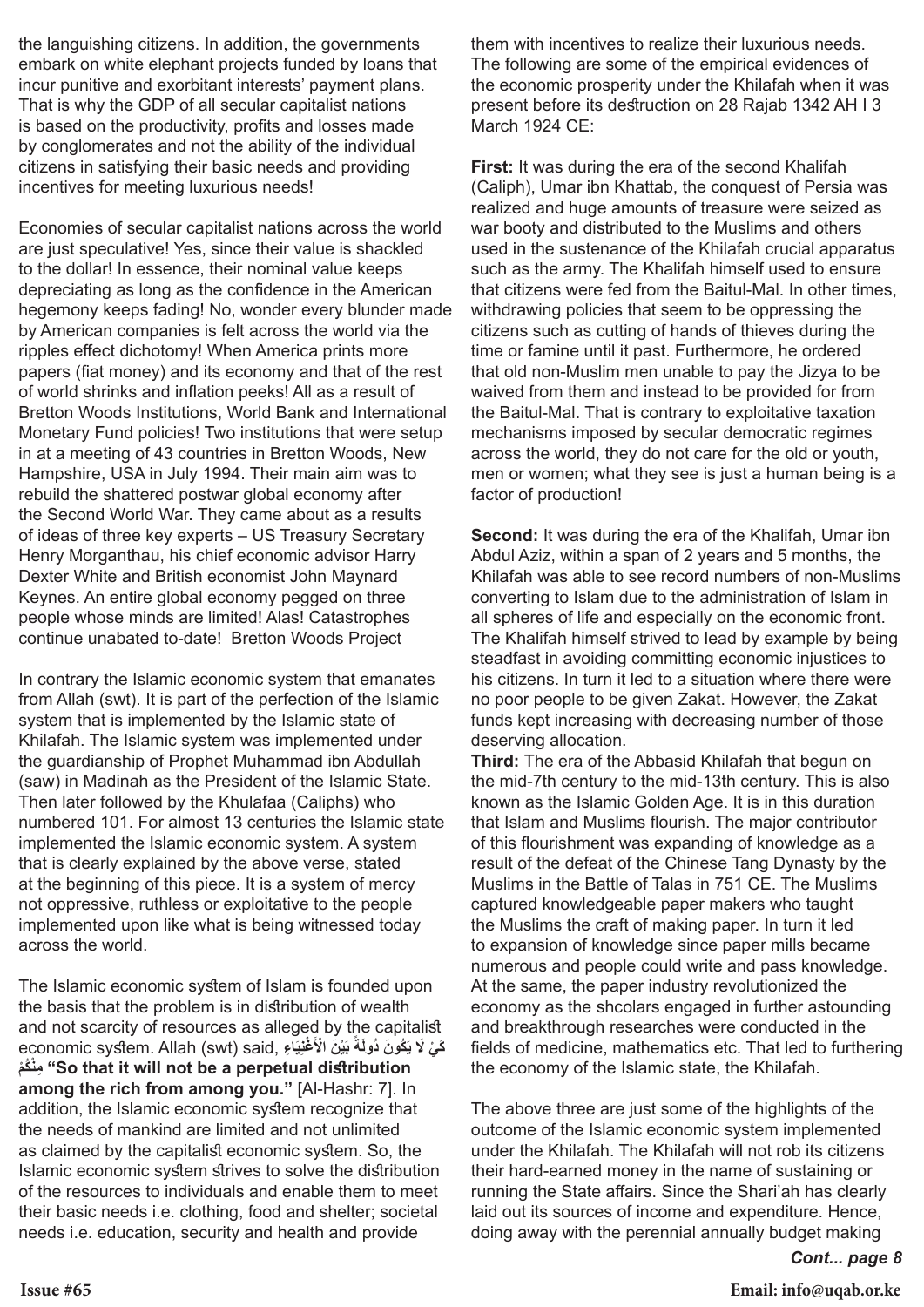processes that is extremely cumbersome and most times keeps shifting in terms of gluttonous prioritizes by those in power. White elephant projects will not be entertained since every coin will be used and accounted by the Khilafah's citizens, but also a monumental task awaits the Khalifah on the Day of Judgement to expound the same before Allah (swt).

The three above are just a snapshot compared to the current reality where the Muslims are about 2 billion scattered around the world. If they were to be united under one leader, one banner and one state with Islam as the only unifying bond and factor. It will not only be long the Muslim Ummah will be an unrivaled force not to be messed with politically, socio-economically and militarily. However, since the destruction of the Khilafah, the Muslim Ummah is disorganized and poisoned with nationalism concepts and turn a blind eye to the continuous proliferation of their lands and looting of their immense resources such as oil, arable land, human resources etc.

The absence of the Khilafah keeps choking peoples' life irrespective of their age, gender, race, religious, socio-economic or political background to-date 101 Hijri years. The only tested and viable solution is the reestablishment of the Islamic state, the Khilafah on the method of Prophethood. In this Rajab of 1443 AH is a decisive moment to seize the moment and opportunity of the global of the global pandemonium being witnessed across the world to replace the world order with a New Islamic order that is mercy to humanity.

This is a moment to do away with complacent mindset that nothing can be done. Alas! We must rise above and respond to the call of Allah (swt) to the believers. Now is the moment to proclaim that enough is enough with this trial and error system of governance. A failed system that is just waiting for the reemergence of the Khilafah on the method of Prophethood to be declared dead and to be buried instantly.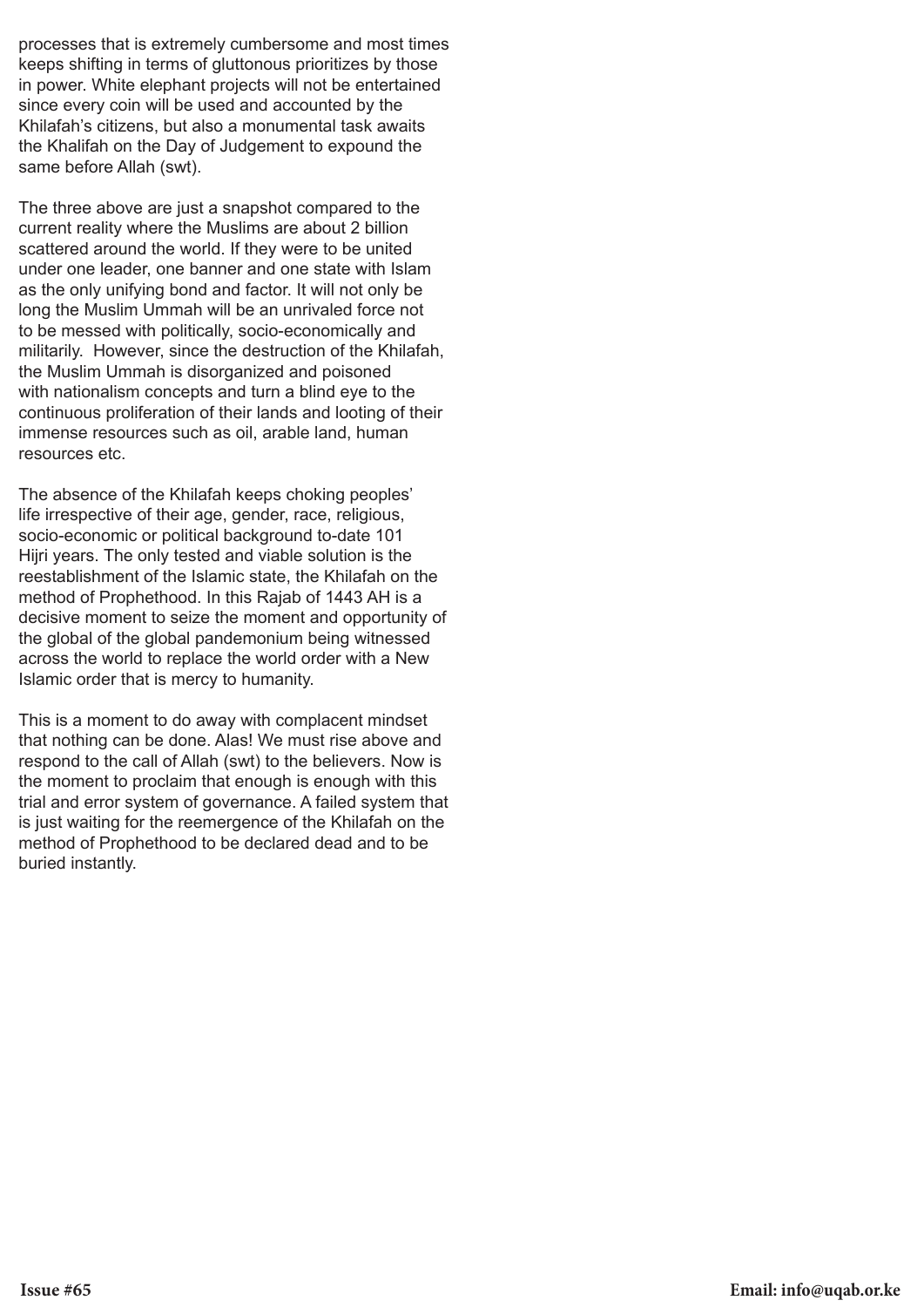

# **The Sighting of the Crescent and the Astronomical Calculation**

Praise be to Allah and prayers and peace be upon the Messenger of Allah, his family, companions and those who are loyal to him, and so…

To the brothers and sisters who sent to our webpage asking about the sighting of the crescent and the astronomical calculation…

Assalamu Alaikum Wa Rahmatullah Wa Barakatuh,

I have read your questions about the sighting and astronomical calculations, we have repeatedly issued answers on this subject, but never mind, I will add to it in clarification and confirmation, hoping that the brothers and sisters will reflect on it carefully and with scrutiny, so I say, and Allah grants success:

1- We, brothers and sisters, do not include the astronomical calculation in the subject, for the text depends only on sighting, and we fast and break our fast based on it. If we do not see it (the new moon) on the evening of the 29th of Ramadan, we must complete the thirty days, even if the new moon is present by astronomical calculation, but it is obscured by clouds or weather conditions. Sighting is what is relied on because the text is regarding the sighting and not the cosmic phenomenon. Look at the Hadith of the Messenger (saw) which was extracted by Al-Bukhari: He said: I heard Abu Huraira (ra) say: The Prophet (saw) or Abul-Qasim صُومُوا لِرُؤْيَتِهِ وَأَفْطِرُوا لِرُؤْيَتِهِ فَإِنْ غُبِّيَ عَلَيْكُمْ فَأَكْمِلُوا عِدَّةَ :saw) said( **َأ ّ َإ ِ َ ين ََلث َ َ ان ث عبْ شَ" Start fasting on seeing the crescent [new moon] (of Ramadan), and give up fasting on seeing the crescent [new moon] (of Shawwal), and if the sky is overcast (and you cannot see it), complete thirty days of Sha'ban."** And the Hadith extracted by Ahmad: He said, I heard Abu Huraira say: the Messenger of Allah **ْ**لَا تَصُومُوا حَتَّى تَرَوْا الْـهِلَالَ وَلَا تُفْطِرُوا حَتَّى تَرَوْا الْـهِلَالَ، ۚ said) (saw) **ْ**Do not"وَقَالَ: صُومُوا لِرُؤْيَنِّهِ وَأَفْطِرُوا لِرُؤْيَنِّهِ فَإِنْ غَبِيَ عَلَيْكُمْ فَغُدُّوا ثَلَاثِينَ **َإ fast unless you see the crescent [new moon] and do not break your fast unless you see the crescent [new moon]. Start fasting on seeing the crescent [new moon] (of Ramadan), and give up fasting on seeing** 

**the crescent [new moon] (of Shawwal), and if the sky is overcast (and you cannot see it), count thirty days."**

If the clouds obscured it, for example, and the Muslims did not see it even though it is present behind the clouds by astronomical calculation, then we do not break the fast accordingly, but we must fast on the thirtieth day because we did not see it.

فَإِنْ غُبِّيَ عَلَيْكُمْ فَأَكْمِلُوا عِدَّةَ شَعْبَانَ :I reiterate, review the Hadith **َأ ّ َإ ِ َ ين ََلث ث" ...and if the sky is overcast (and you cannot see it), complete thirty days of Sha'ban".**

Although it is present according to the astronomical calculations.

2- We realize that the astronomical calculation can show the conjunction by the second, and can show when the new moon is born, and when it will disappear and how many minutes it remains after the sunset... But the Shariah text did not stipulate the cosmic phenomenon but rather the sighting. Look, for example, at prayer times, and you will find that the text mentioned the cosmic phenomenon and was not limited to the sighting.

**ُ ِوك َّ الش ْم ِس َ ِ ل ُدل ِِم َّ الصَلة َق أ"Establish prayer at the decline of the sun [from its meridian]"** [Al-Isra': 78] **سُ مْ الش َّ تِ َ َ َ ا زال ِذ إ ُّوا َ َصل ف" Pray when the sun passed the meridian."**

The prayer is dependent on the time, so you pray as soon as you verify the time by whatever means. If you looked at the sun at the time of passing the meridian (zawal) or if you observe the shadow and see that all objects have the same size of their shadow or like it, as stated in the Hadiths of prayer times, if you did that and verified the time, the prayer is valid. If you do not do that, but calculated it astronomically, and you find out that time of the sun passing the meridian is such-and-such, and you look at your watch without going out to see the sun or the shade, your prayer is valid. i.e., that you verify the time using any means. Why? Because Allah (swt), asked

*Cont... page 10*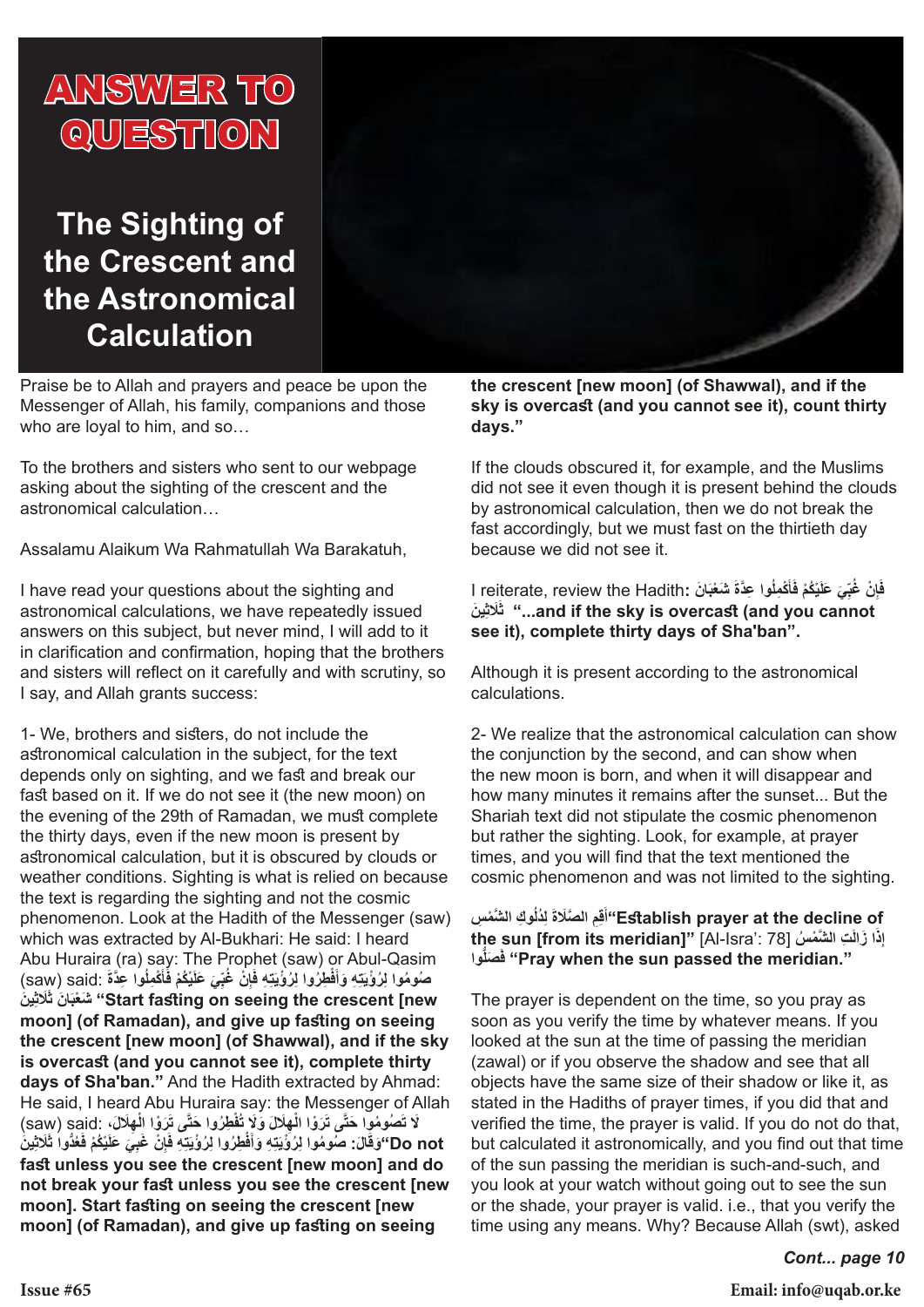you to pray when the time enters, and left you to verify its entry without specifying how to verify it.

As you can see, if you looked at the sun at the time of passing the meridian (zawal), you pray, and if you calculate it on your watch, you pray, i.e. here (by sighting and calculation) you pray because the text does not rely on the sighting but on the cosmic phenomenon... And this is contrary to the Shariah text of fasting and breaking the fast that stipulates sighting.

3- As for the witness who may be mixed up on the matter, he may testify that he saw the new moon while he did not see it, but rather he saw something else. This is the task of the judge or the person with the authority to announce the beginning and end of the month. He checks the witnesses and their number, the higher the number, the closer to reassurance. He checks how good is the witness's eyesight, the direction of the crescent arc. He verifies the length of time the new moon stays after sunset, the place in which it was seen and if the witness is a Muslim and if he is an immoral person (fasiq), etc. Muhammad ibn Abd al -Aziz told us, Ibn Abi Razmah said: Al-Fadhl Ibn Musa from Sufyan from Simak from I'krima from Ibn Abbas said: A Bedouin came to the فَثَالَ رَأَيْتُ الْهِلَالَ فَقَالَ أَتَشْهَدُ أَنْ لَا إِلَهَ إِلَّا Brophet (saw) and said: لَا Prophet **َْ** have '' اللَّهُ وَأَنَّ مُحَمَّداً عَبْدُهُ وَرَسُولُهُ قَالَ نَعَمْ فَنَادَى النَّبِيُّ ﷺ أَنْ صُومُوا **sighted the crescent [new moon].' He said: 'Do you bear witness that there is none worthy of worship except Allah, and that Muhammad is His slave and Messenger?' He said: 'Yes.' So, the Prophet gave the call saying: 'Fast."**[Sunnan An-Nasa'i]

This is how you verify the witness, but without bringing the astronomical calculation into the subject, that is, not to mention to him that the astronomical calculation determined that new moon is located behind the clouds, or that they decided that it does not exist, because the introduction of the astronomical calculation into the issue is contrary to what was mentioned in the Hadith of the صُومُوا لِرُؤْيَتِهِ، وَأَفْطِرُوا لِرُؤْيَتِهِ، فَإِنْ غُبِيَ عَلَيْكُمْ :(Messenger (saw **َإ ِ َ ين ََلث ُ ُّدوا ث َع ف" Start fasting on seeing the crescent [new moon](of Ramadan), and give up fasting on seeing the crescent [new moon] (of Shawwal), and if the sky is overcast (and you cannot see it), complete thirty days of Sha'ban."**

The text is clear, and it is that the month should complete thirty, even though if it is (the new moon) behind the clouds, but it is not seen.

4- As for the question: (the Prophet (saw) said: **،ٌ َّة ُ ِّمي ٌ أ َّمة َّا أ ِن إ ُ** لاَ نَكْتُبُ وَلاَ نَحْسُبُ، الشَّهْرُ هَكَذَا وَهَكَذَا يَعْنِي مَرَّةً تِسْعَةً وَعِشْرِينَ وَمَرَّةً ثَلَاثِينَ **ًَ"We are an illiterate nation; we neither write, nor know accounts. The month is like this and this, i.e., sometimes of 29 days and sometimes of thirty days."** [Bukhari]. "Should it not be understood in contradiction to the fact that we take sighting, because we do not write and calculate, so if we learn arithmetic, then we take

astronomical calculations).

This understanding is incorrect and it is rejected as it is known in the Usul, as this concept is disrupted (mu'atal), because the description of Umiyyah (illiterate) describes the majority (al-Ghalib), so the Arabs were in the most general illiterate, in addition to that this concept has been disrupted by the wording of other texts, including and if the sky…" ۚ فَإِنْ غُمَّ عَلَيْكُمْ فَأَكْمِلُوا الْعِدَّةَ ثَلَاثِينَ :the Hadith **َأ َإ is overcast (and you cannot see it), complete thirty days of Sha'ban."** [Bukhari]

No restriction was mentioned with it, i.e. if the sighting of the new moon is not possible due to clouds or rain or any reason that prevents sighting, the Shariah ruling has been determined by completing the month thirty days, even if the new moon was present, but the clouds obscured it. Accordingly, the wording (mantooq) of the Hadith is used and the concept of contradiction (mukhalafa) is disrupted. That is, the concept of contradiction (mukhalafa) here is disrupted by two things: it describes the majority, and because there is a wording of another text that contradicts this concept.

This is true in the conditions of working with the concept in more than one case. It is disrupted if it describes the majority, or if another text disrupts it with its wording, such as:

### **ِ ْم َل ٍق َ إ َة ْوَل َدُكْم َ خ ْشي ُوا أ ُل َ ْقت ت لَوَ" And do not kill your children َ for fear of poverty. We provide for them and for you. Indeed, their killing is ever a great sin"** [Al-Isra': 31].

"Fear of poverty" is a defining description, i.e., fear of poverty. Likewise, it is describing the majority, for they used to kill their children for fear of poverty, then this concept has been disrupted by a text:

### But whoever kills a'' وَمَنْ يَقْتُلْ مُؤْمِناً مُتَعَمِّداً فَجَزَاؤُهُ جَهَنَّمُ **believer intentionally - his recompense is Hell, wherein he will abide eternally"** [An-Nisa: 93].

Therefore, this concept is disrupted, so it is not said that what is forbidden is killing children for fear of poverty, and it is permissible to kill them if parents are rich! Rather, it is forbidden in both cases, whether out of poverty or richness, and the same is true for the verse,

**ً َة َافاً ُ م َضاعَف َ ْضع َا أ ُ ِّ وا الرب ْ ُكل َأ ت لَ" O you who have believed, do not consume usury, doubled and multiplied"** [Aal-i-Imran: 130].

So "multiple times" is an understandable description, and it describes the majority. They took usuary in multiple times.

This concept was disrupted by the text:

*Cont... page 11* **َا َ ْي َع َ و َح َّر َم ِّ الرب ْب ُ ال َ َح َّل َّ للا وأَ" But Allah has permitted trade and** 

**Issue #65 Email: info@uqab.or.ke**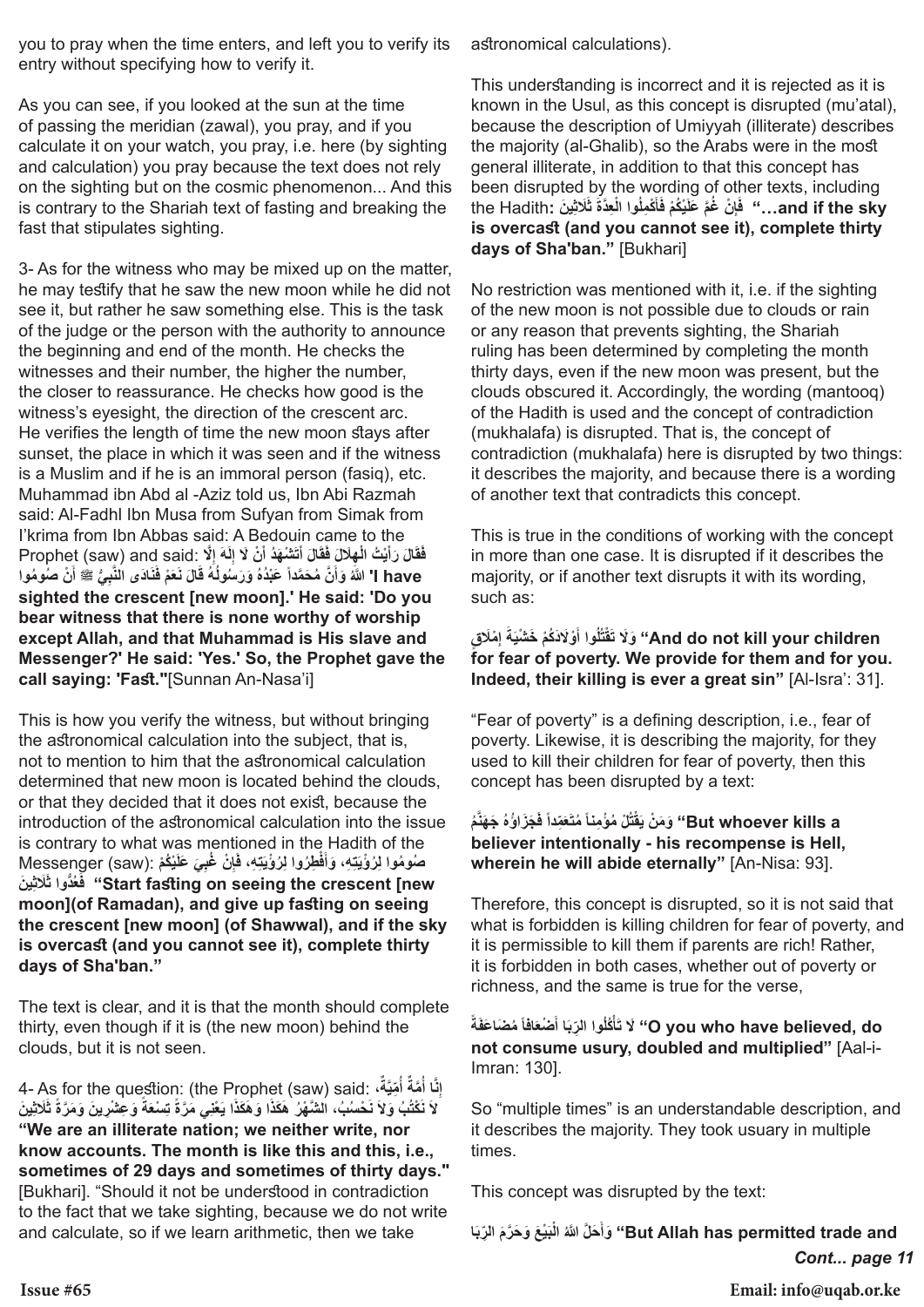### **has forbidden interest"** [Al-Baqara: 275].

Therefore, this concept is disrupted, so it is not said that what is forbidden is multiple usury, and as for little usury, it is permissible. Rather, usury, regardless of its amount, is forbidden because the concept of "multiple times" is disrupted, as we said.

Thus, the concept of the word "Umiyyah" (illiterate) is disrupted, as we have explained, meaning that if sighting was not possible due to clouds or rain, the month should be completed thirty days, whether we know the calculation or not.

5- Regarding Eid ul-Fitr this year, if you noticed, we were late in announcing it this time, and the reason was to verify this matter. There were different testimonies of the sighting:

a- Afghanistan, Mali and Niger announced the sighting after sunset on Saturday 30/4/2022 and then Eid was announced on Sunday, first of Shawwal 1443 AH corresponding to 1/5/2022 CE.

b- About 21 Arab countries announced that sightings were not confirmed after the sunset of Saturday, so they considered Sunday to be the completion of the month of Ramadan, and that Eid is Monday, 2/5/2022.

c- Four countries on their calendar marked Saturday as the 28th of Ramadan, so the sighting was not investigated on Saturday evening, but on the next day, Sunday, and they did not see the new moon, so they considered Monday as the completion of Ramadan and Eid is on Tuesday 3/5/2022, and these countries are India, Bangladesh, Iran and Pakistan

6- Therefore it was necessary to follow the one who saw, because the one who sees has the stronger case against the one who does not see, and the verification of the sighting is as it is in the Shariah texts without introducing the astronomical calculation into the subject because the Hadith of the Messenger (saw) is clear in the Hadith:

### and if the sky is overcast (and..." فَإِنْ غَبِيَ عَلَيْكُمْ فَغُدُّوا ثَلَاثِينَ **َإ you cannot see it), complete thirty days of Sha'ban."**

And because Mali and Niger are west of Afghanistan, i.e. if the sighting is established in Afghanistan, it is with greater reason that it is established in Mali and Niger, and accordingly we have begun to investigate Afghanistan, and the announced sighting were in these three countries:

a- Niger announced that the sighting of the new moon of the month of Shawwal was confirmed, after sunset on Saturday in the regions of Diffa, Tahoua and Maradi, as well as in the city of Zinder.

b- The Supreme Court of Afghanistan announced, on Saturday evening, that Sunday 1/5/2022, will be the first day of blessed Eid ul-Fitr 2022 in the country. And as it was mentioned about those countries, the sighting took place in the states: Ghor, Ghazni, Kandahar, Farah, and 27 valid testimonies were confirmed by the regional committees.

c- Mali also announced that the Shawwal new moon was sighted on Saturday evening in two locations by 8 witnesses.

In other words, the sighting was from about 39 witnesses in different locations... and we made every effort to verify this, especially from Afghanistan, because Mali and Niger are to the west. If sighting is valid in Afghanistan, then with greater reason it is correct in Mali and Niger. We were not sufficed with what we got from the Media and with what we received from the Mu'tamids in the Wilayahs, we even added to that... So, we contacted the Media Office of Hizb ut Tahrir in Afghanistan, as well as some Afghan brothers in Europe to contact some relatives in Afghanistan to verify the matter until we were reassured that the sighting was confirmed, so we announced it around 12 at night, Medina time.

7- As for the question, why do Muslims differ in sighting? The answer is simple and easy, and it is as follows:

a- The disagreement is due to the non-following of the Shariah ruling, although it is clear! The Messenger of Allah (saw) explained to us the obligation to follow the sighting (method), and he (saw) emphasized that by saying: **ين َ ِ ََلثُ ُّدوا ث َع َ ْي ُكْم ف ِ َي عَل ِ ْن َ غب ف..." and if the sky is َإ overcast (and you cannot see it), complete thirty days of Sha'ban."**

It is clear from this that the astronomical calculation should be disregarded, because the text required the completion of the month, thirty days, if the new moon was not seen, because the clouds obscured it from sighting; even if it was located behind the clouds and the astronomical calculation proved its presence behind the clouds. Even then, it is not correct to use them (the astronomical calculations), rather we complete the month thirty (days) as stated in the Hadiths Messenger of Allah صُومُوا لِرُوْْيَتِهِ، وَأَفْطِرُوا لِرُوْْيَتِهِ، فَإِنْ غُبِيَ عَلَيْكُمْ فَغُدُّوا ثَلَاثِينَ :(saw) **َإ "Start fasting on seeing the crescent [new moon] (of Ramadan), and give up fasting on seeing the crescent [new moon] (of Shawwal), and if the sky is overcast (and you cannot see it), count thirty days of Sha'ban."** And he (saw) said: **واْ رَ َ َّى ت َ ِّد ُم َّ وا الش ْه َر َ حت ُق َل ت َ** Do'' الْمِلَالَ أَوْ تُكْمِلُوا الْعِدَّةُ ثُمَّ صُومُوا حَتَّى تَرَوْا الْمِلَالَ أَوْ ۚ تُكْمِلُوا الْعِذَّة **َ ُْ َ ْnot anticipate the month until you see the crescent [new moon]before it, or you complete the number of days. Then fast until you see the new moon, or you complete the number of days."** [Narrated by Abu إِذَا رَأَيْتُمْ الْهِلَالَ فَصُومُوا وَإِذَا رَأَيْتُمُوهُ فَأَفْطِرُوا :Dawud]. He (saw) said **َأ َ َْ َ**

*Cont... page 12*